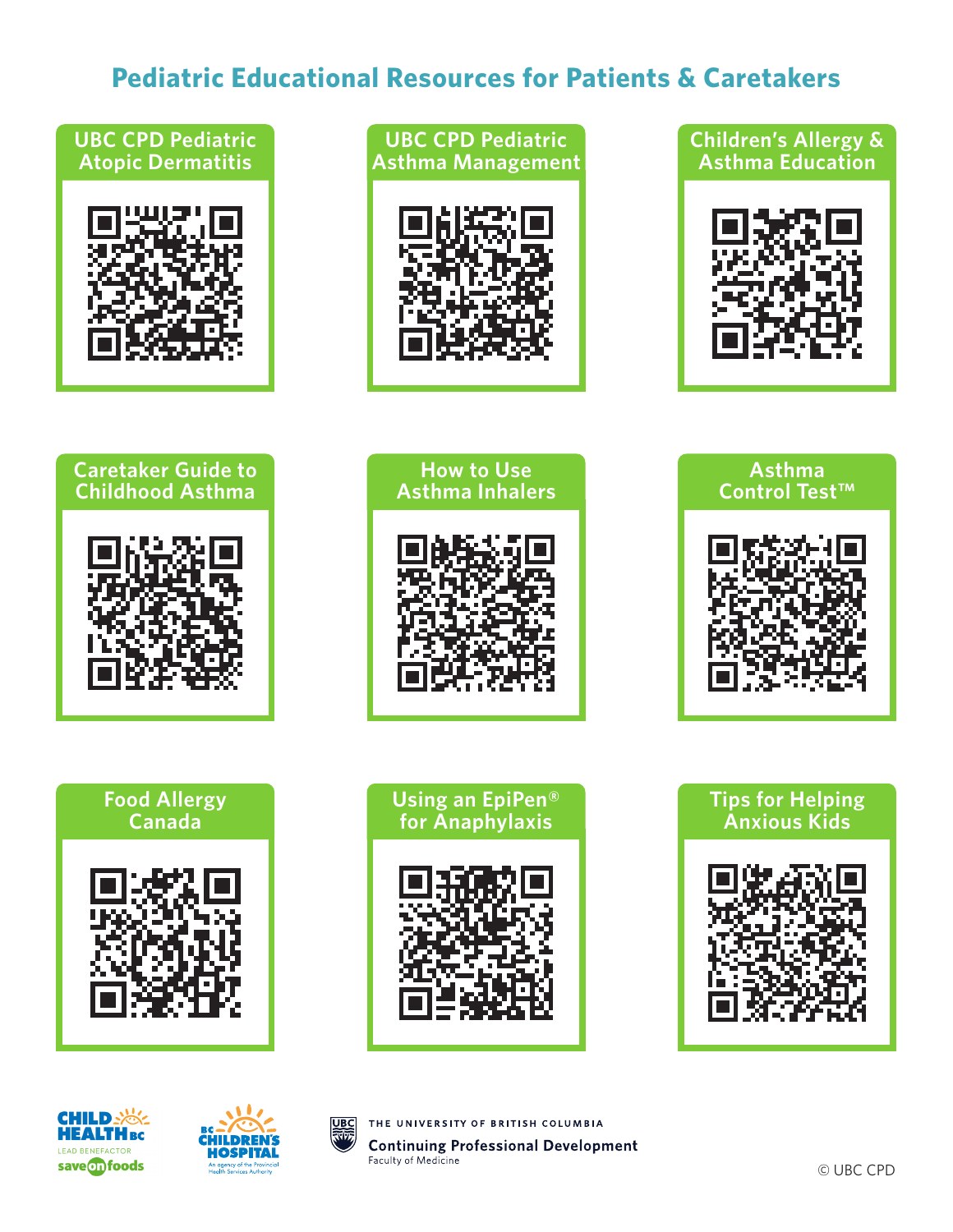# **Patients & Caregivers' Guide to Pediatric Educational Resources**

## **How to Access Educational Resources**







THE UNIVERSITY OF BRITISH COLUMBIA **UBC Continuing Professional Development** Faculty of Medicine